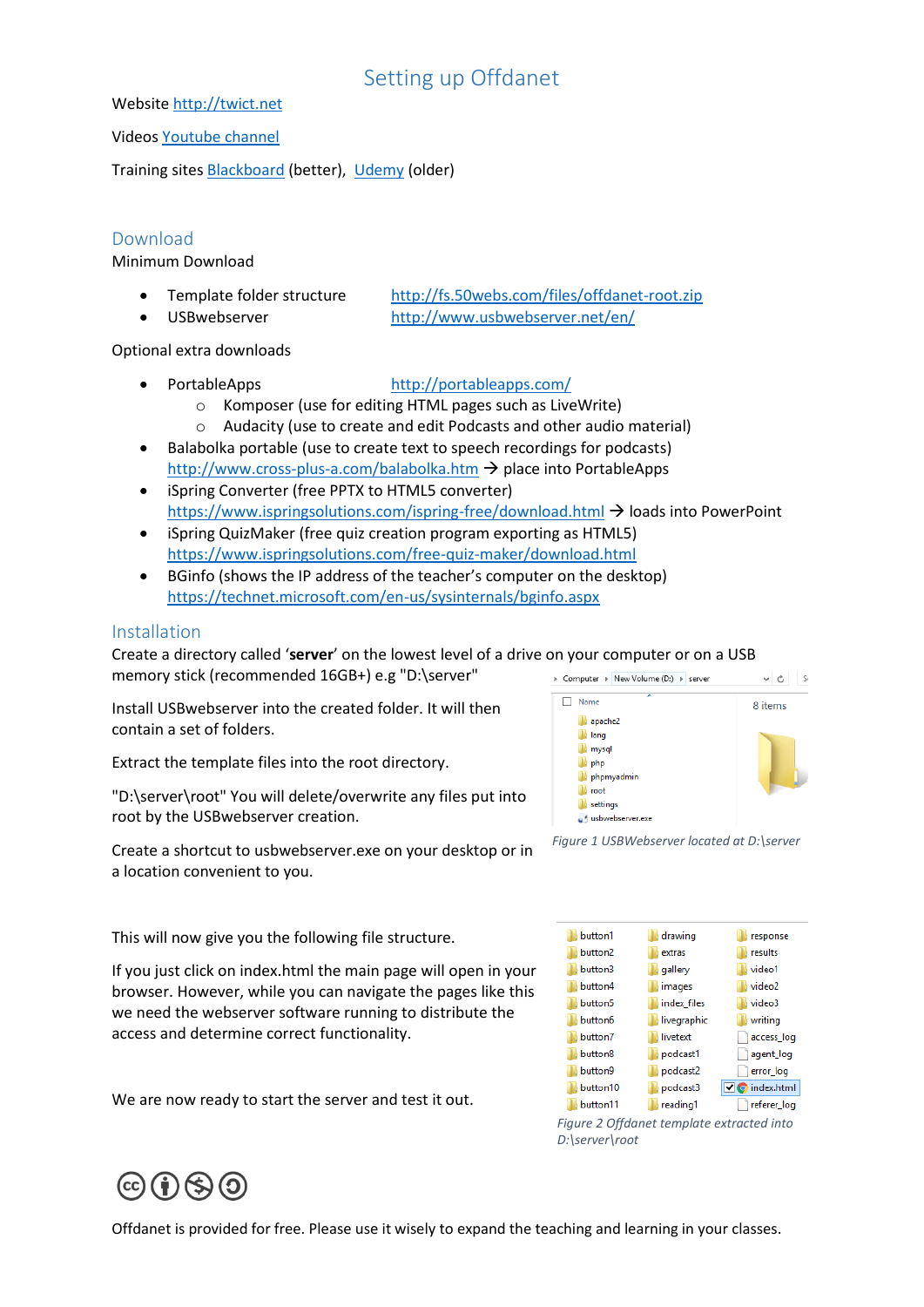Run the usbwebserver.exe (or short shortcut). At this stage we will only make one small change.

When you first run the usbwebserver.exe you will be asked to choose a language and then it will start. You will also get two security messages from the firewall. You will need to allow access to private networks, however you can untick public.



NB the Apache server will not run if Skype is running first. Exit Skype, start the server, then re-open Skype afterwards if it is needed.



Click on the settings, then change to Port apache from 8080 to just 80 and save. Then click on General to get back to first page.

Now click on Localhost. Your default browser should now open with the Offdanet start page (index.html)

The next step is to be able to access this page from a different computer. For this you will need to be connected to a network. Later we will set up our own WiFi router to offer that network. For the moment we can test our service with another computer or device that is on the same network, either WiFi or Ethernet. If your computer and the other device are both on the same network, we need to point to your computer with an IP address. *Localhost* is only relevant to itself, so localhost on the other device will only find itself, not the Offdanet webserver. So we need to know what the IP address is for the webserver.

The best program to help us regularly find our IP address is BGinfo. This places a lot of information on our desktop including our IP address(es). We can



**N** USBWebserve

Language English

-<br>Root di

Port anache

Port MySQL 3307

O Open browser when start<br>O Hide USBWebserver at startun

path}/roc

 $\overline{\phantom{a}}$ 

**IT EX** 

General

Anache **O** 

Mysql <sup>@</sup>

Setting

Save 1

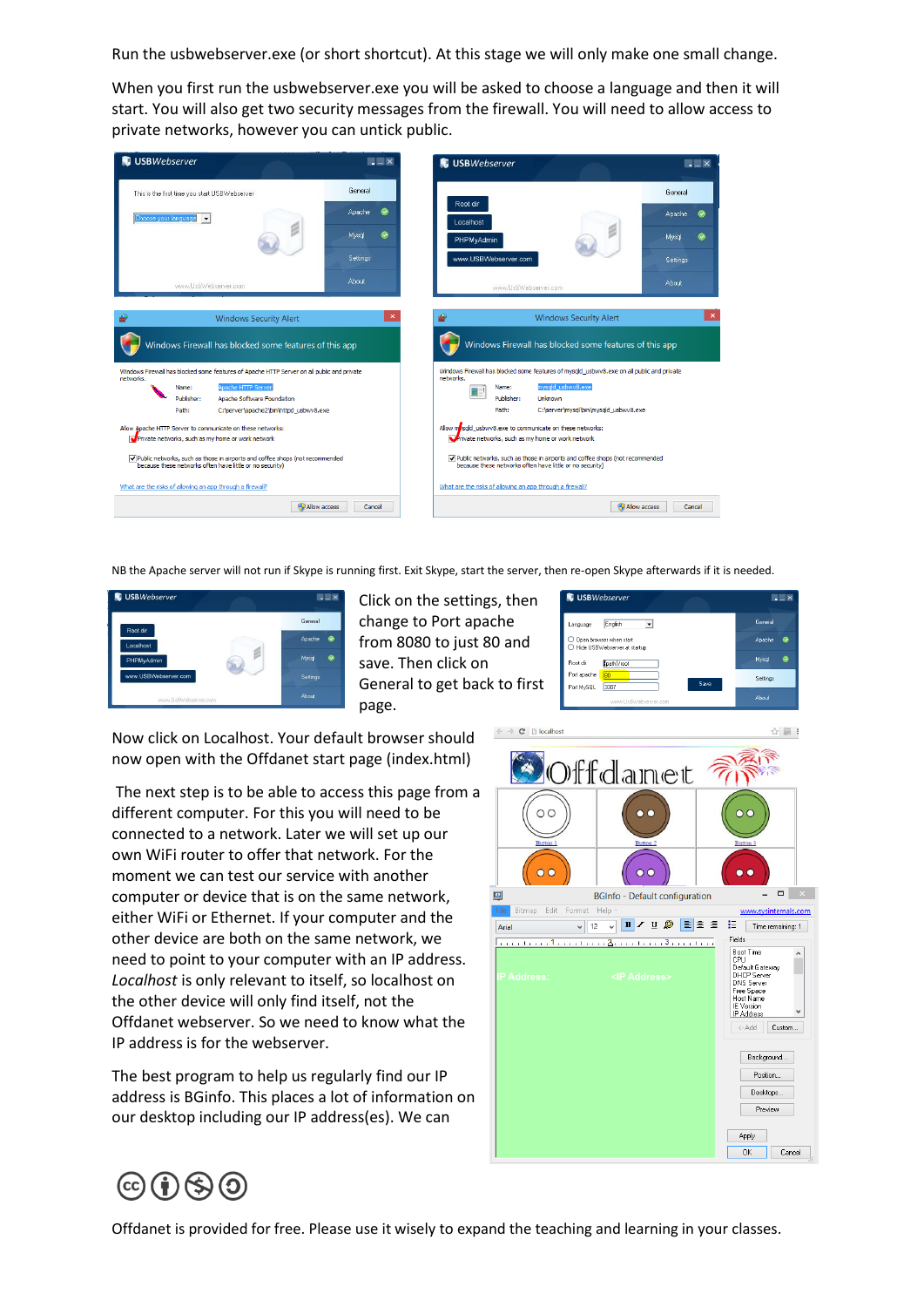customise BGinfo so that it only shows just that address.

Just delete all the other items so that you are only left with the IP address.

We don't want to know our public IP address, which is what is facing the Internet. We should see one that begins with something like 192.168.x.x or 10.x.x.x which are intranet ones.

| 阳                                        |         |  | Troubleshoot problems<br><b>Open Network and Sharing Center</b><br>ill<br>IЖ | $\mathbb{I}(2)$ | <b>ENG</b>                  | Ano<br>Eith |
|------------------------------------------|---------|--|------------------------------------------------------------------------------|-----------------|-----------------------------|-------------|
| work                                     |         |  | Access type:<br><b>Connections:</b>                                          |                 | Internet<br><b>Ethernet</b> |             |
| 画                                        |         |  | <b>Ethernet Status</b>                                                       |                 |                             |             |
| General                                  |         |  |                                                                              |                 |                             |             |
| Connection                               |         |  |                                                                              |                 | <b>Internet</b>             |             |
| IPv4 Connectivity:<br>IPv6 Connectivity: |         |  | No Internet access                                                           |                 |                             |             |
| Media State:                             |         |  | Enabled                                                                      |                 |                             |             |
| Duration:                                |         |  | 01:57:00                                                                     |                 |                             |             |
| Speed:                                   |         |  | 1.0 Gbps                                                                     |                 |                             |             |
|                                          | Details |  |                                                                              |                 |                             |             |

other way to find your IP address is to open the Network setting. her right click on the icon in the taskbar or open via the control nel. Click on the connection that is operating and look for the details

button. And look for the address listed as your IPv4 address. Make a note of it.

It will be subject to change, but is what we need now for our other device.

Open a browser on your other device, and in the

| ×<br><b>Network Connection Details</b>                                                                                                                                    |                                                                                                                                                   |  |  |  |  |  |
|---------------------------------------------------------------------------------------------------------------------------------------------------------------------------|---------------------------------------------------------------------------------------------------------------------------------------------------|--|--|--|--|--|
| <b>Network Connection Details:</b>                                                                                                                                        |                                                                                                                                                   |  |  |  |  |  |
| Property                                                                                                                                                                  | Value                                                                                                                                             |  |  |  |  |  |
| Connection-specific DN<br>Description<br><b>Physical Address</b><br><b>DHCP Enabled</b>                                                                                   | dlinkrouter<br>Intel(R) 82579LM Gigabit Network Conne<br>BC-30-5B-FB-D2-5D<br>Yes                                                                 |  |  |  |  |  |
| <b>IPv4 Address</b>                                                                                                                                                       | 192 168 1 102                                                                                                                                     |  |  |  |  |  |
| <b>IPv4 Subnet Mask</b><br>Lease Obtained<br><b>Lease Expires</b><br>IPv4 Default Gateway<br><b>IPv4 DHCP Server</b><br><b>IPv4 DNS Server</b><br><b>IPv4 WINS Server</b> | 255.255.255.0<br>Saturday, September 10, 2016 9:58:38 All<br>Saturday, September 10, 2016 5:58:38 PI<br>192 168 1 1<br>192.168.1.1<br>192.168.1.1 |  |  |  |  |  |
| NetBIOS over Topip En<br>                                                                                                                                                 | Yes                                                                                                                                               |  |  |  |  |  |

browser address window, type in the address you found, e.g. 192.168.1.102

NB the address you use will be similar but different from this example.

On your second device you should now see the Offdanet webpage.

#### Troubleshooting.

If you don't see the webpage there are a few possible reasons

- The network you are using is a Work/School domain which is blocking connections.
- The network has a segmentation, perhaps separating Ethernet (wired) from Wifi connections.
- Check that you changed the Apache port to 80 from 8080. You can do this from the second device by putting in the IP address xxx.xxx.xxx.xxx:8080 eg 192.168.1.102:8080 If the page then works, remember to go back to the server and change the default from 8080 to 80.
- The IP address has not been typed in correctly look again and ensure you are typing it exactly. Check that it hasn't changed – If your computer is rebooted it may change.
- Open a new browser on your teacher's (main) computer and type in the IP address, instead of Localhost, and confirm that it shows Offdanet.
- The webserver is not running check that Apache has a green tick beside it. If not click on Apache and try to start it manually. Alternatively close USBWebserver and reopen it.

#### Setting up your WiFi router.

Much of what happens with your router will depend on the brand and model of router that you have. You will need to make some modifications based on the principles that are illustrated here but customised by the instructions provided by your manufacture. First let us consider the principles we are attempting.

We want the Router to give the BYODevices an IP address for our private service. This uses DHCP, which creates an IP address range, usually in the realm of 192.168.x.x

We need the router to offer a WiFi connection with a name (SSID). We choose a name, such as Offdanet or TeacherX, such that the BYODevices can easily identify which WiFi to connect to.

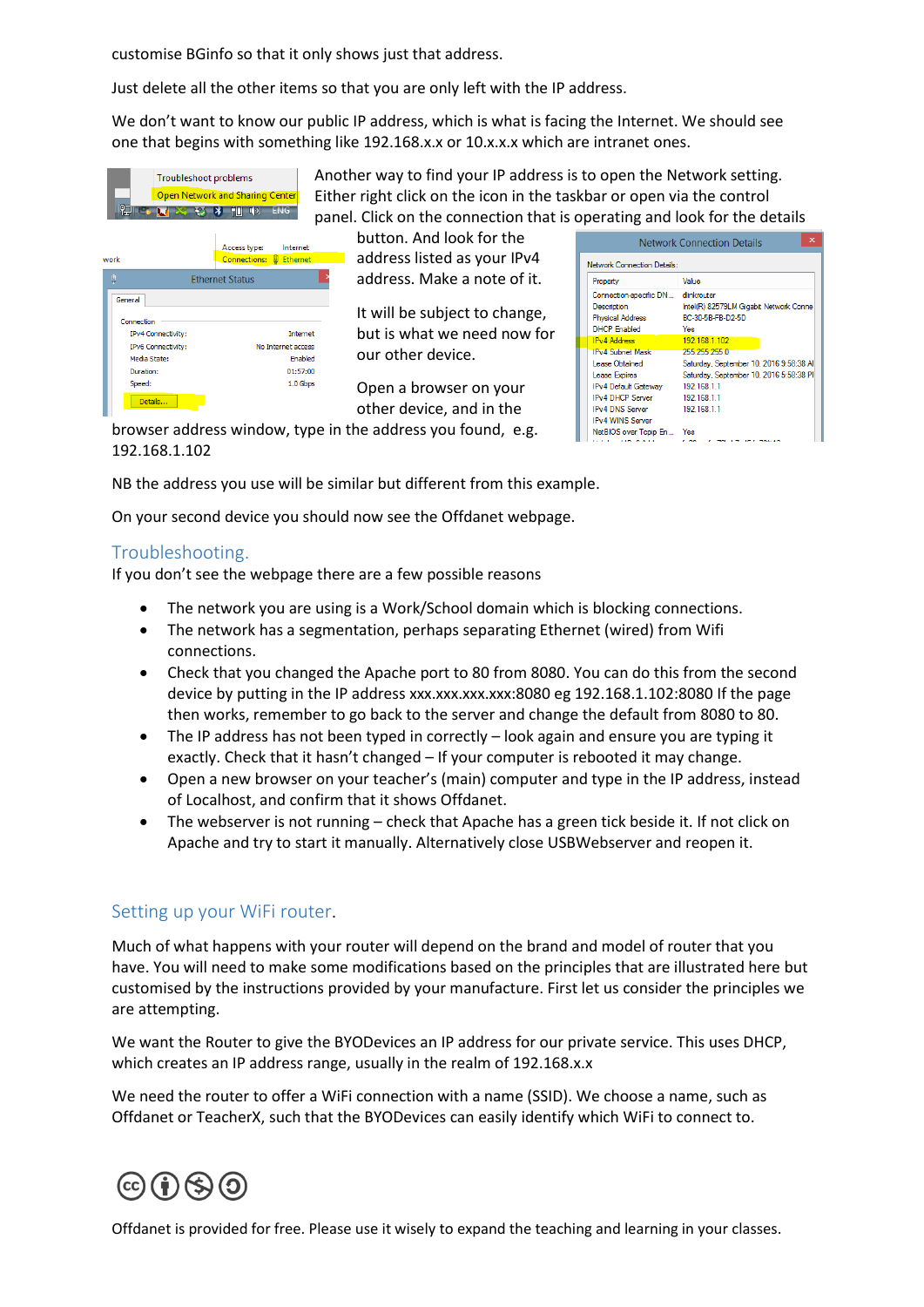We configure the router to have either no security for connections, or a password that you share with your class. If there are likely to be frequent changes to which devices will be trying to connect you may opt for open, however, it is better to have a WPA2 password based system.

Your teacher's computer should be connected to the router by an Ethernet cable. This will allow devices to access your webpages quicker than if you used WiFi. Your Teacher's computer can still be connected to school infrastructure by their WiFi if you need school network access. To have two simultaneous connects like that will require some extra set up but is possible. Normally you would unplug the Ethernet cable from the school and replace it with the router cable for the duration of your lesson. **Do not plug the school network cable into your router.**

## First level test.

- 1. Plug in the router if this is a brand new router you should have information with it about its starting default IP address, WiFi SSID and password, and Administrator login and Password. Make a note of all of these.
- 2. Connect the computer by Ethernet cable to one of the Ethernet ports (not the WAN port).
- 3. Find out your new IP address, and note it down.
- 4. Run USBWebserver.
- 5. Start a second device, and connect to the router WiFi. (refer to default SSID and password)
- 6. You will probably get a warning that the connection doesn't have Internet connectivity (which is correct, it doesn't  $\circledcirc$ ).
- 7. Open a browser and put in the IP address of the computer.

This is the barebones of the system. It is flawed because the address of the teacher's computer can change, the SSID of the router is not customised and we don't have the router secure.

What we want now:

- Change the router administrator password for security
- Change the SSID to a custom name for ease of use
- Set the WiFi security password
- If possible set the IP address of the teacher's computer such that it will always be the same.

Log onto the router. In a browser type in the router IP address, such as 192.168.xxx.**1** You will then need to enter the administrator username and password, which should be given with the new router. Once logged in, search for the Change password option and create a new administrator password. Remember it! Don't use the same one as the SSID password!

Find the WiFi settings menu (perhaps under Advanced). Change the SSID to a meaningful name. Choose WPA2 as a security system and create a simple password. Remember children will need to type it in the first time they connect.

One of the most useful features is to have the teacher's computer always have the same IP address. This makes it much simpler for BYOD to find the webserver when they connect each time. They can save the page as a favourite. As the teacher's computer, which is connected to the router by Ethernet cable, is likely to be the first device to receive an IP address (from the DHCP service of the router) then it is likely to be offered the same lowest number each time. But that may not work always. Most routers will let you set an IP address as *reserved* for a particular computer, based on the MAC address of the computer's network adapter. That is what we would like to set up. Unfortunately, that is very different between different routers. When a reserved address is set, whenever that particular computer is connected to the router it will get the same reserved IP address and BYODevices will be able to find it from a favourite or bookmark easily. It can be permanently written up somewhere. If a reservation is not used, then you should confirm your teacher's IP address (use BGinfo.exe) each time you start a session.

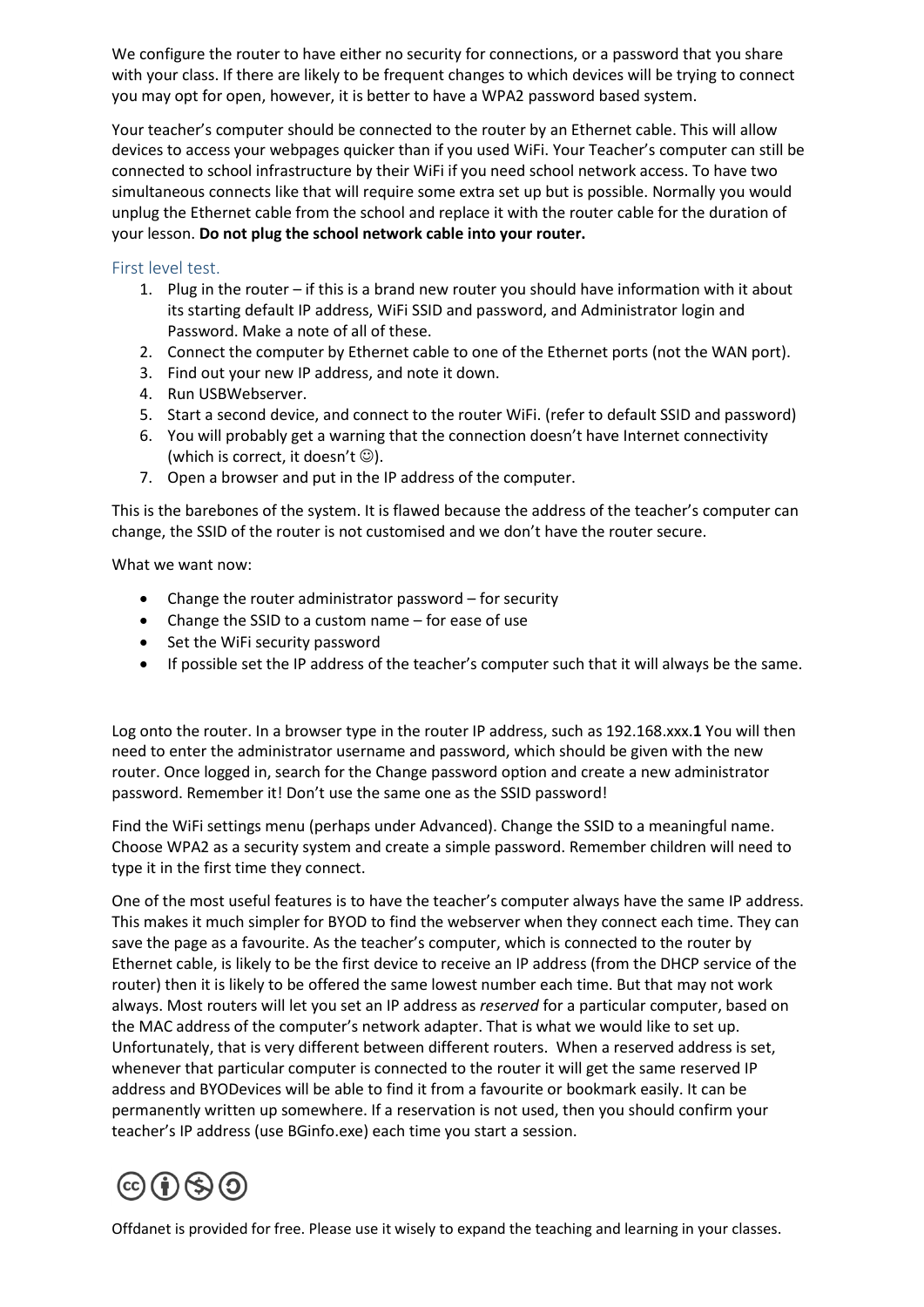Having a reserved IP address can also make it easier to have some programs in the template exit correctly back to the main start page based on that address. My preference is to also change the IP address range too. I use 192.168.3.1 as my router address, 192.168.3.3 as my reserved teacher's computer address and 192.168.5~100 as the available addresses for client BYODevices. If you are not sure about changing the DHCP range of your particular router, then seek help first as you can inadvertently loose access to the admin console.

# Loading the buttons

Now we need some content in the buttons. First click on the buttons to check that they are finding the default under-construction image.

To have something display in standard button areas, all we need, is to have the material start with an index.html file and it (together with any data files) to be placed into that button's folder area. It just replaces the existing index file. To convert material to html will be looked at further below.

The Reading button was initially set up to run PDF's but they caused too much trouble between different devices so now I recommend avoiding PDF's altogether and just using HTML. The Book icon is just use to emphasize that it is pointing specifically to written work.

The audio/podcasts area is different. In these three buttons you should not change the HTML file. Instead you will be loading in a narration file. You should make both an MP3 version and an OGG version to be compatible with most devices and browsers. If you have recorded in Audacity then just export twice, once for each format and both with same name narration.mp3/narration.ogg. Use lowercase letters for the filenames. Depending on the device, some will play automatically on opening and some will need to have a play button clicked to start them. Try to keep file sizes small by adjusting your recording parameters. Remember these will be streamed from your computer so you don't want it working too hard.

To change the picture used in Live Image, go into the folder and replace image1.jpg with your choice. You may need to experiment with the best dimension size for your devices (resize the file) and again try to keep the file bit size small to speed up distribution.

To set up the You Write function we must make a table with the USBWebserver PHPmyadmin tool. There is a configuration video available on YouTube to walk you through this. However, the simplest method would be for you to copy the entire mysql folder from TWICT.net and replace the contents of the *mysql* area of USBWebserver. That will create a student writing area, and six groups with writing areas. You will still need to learn how to use the PHPmyadmin area to clear and delete entries but it will give you the links readymade.





# Creating material for use in the template:

Word documents. Save as, choose file type html. Name the the save reged at man and make the same the file index, and make sure you put an 'l' at the end of the extension so that it is index.html not index.htm for it to work. Drag the file into a button folder.

omgie nije vveo Page ( umit Excel documents. Save as, choose file type html.  $\frac{1}{1000}$  Page Filtered Chinos hand **Name the file index**, and make sure you put an 'l' at the end of the extension so that it is index.html not index.htm for it to work. Drag the file into a button folder.